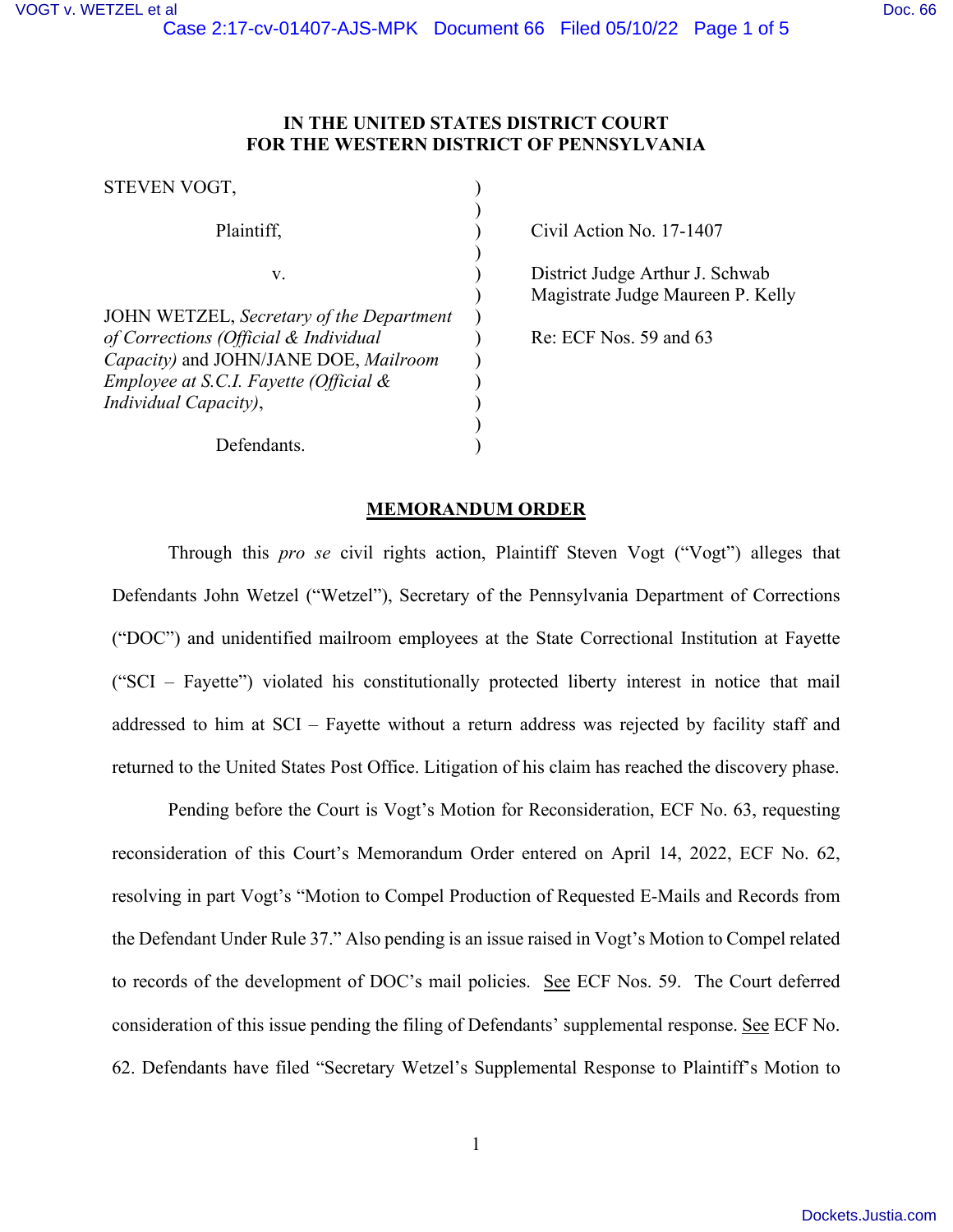Compel [ECF 59] and Response to Plaintiff's Motion for Reconsideration [ECF 63]." ECF No. 65. Thus, both motions are ripe for consideration.

For the following reasons, the Motion for Reconsideration as to employee emails is granted, and the Motion to Compel production of mail policies is denied as moot.

# **1. DOC Mail Policies**

On March 25, 2022, Vogt filed a Motion to Compel seeking, in part, documents related to DOC's development of policies regarding delivery of inmate mail. ECF No. 59 ¶¶ 4-5. Wetzel responded that such policies were subject to the deliberative process privilege. ECF No. 61 ¶ 28. The assertion of privilege was not supported with "precise and certain reasons." Thus, the Court deferred resolution of the claim pending Wetzel's identification of relevant documents and the reason for the assertion of privilege as to each document. ECF No. 62 at 4-7.

Wetzel's Supplemental Response to the Motion to Compel reflects that a search for the requested documents has been completed and that, upon review, "Secretary Wetzel has concluded that these documents can be produced to Plaintiff." ECF No. 65 ¶ 4. Wetzel requests a brief period to complete production. Id.  $\parallel$  5. Accordingly, the Motion to Compel production of responsive documents related to DOC mailing procedures is denied as moot. Wetzel is granted until May 24, 2022, to complete production. Defendant Wetzel is directed to file a notice on the docket confirming production of these documents to Plaintiff.

#### **2. Employee Emails**

Vogt's Motion to Compel also requested an order compelling the production of emails stored on DOC's computer system that mention Vogt's name or inmate number, refer to this civil action, or relate to the refusal of mail addressed to him at SCI – Fayette since the filing of this action. ECF No. 59 at 1-2. Wetzel objected that the request was overbroad, unduly burdensome,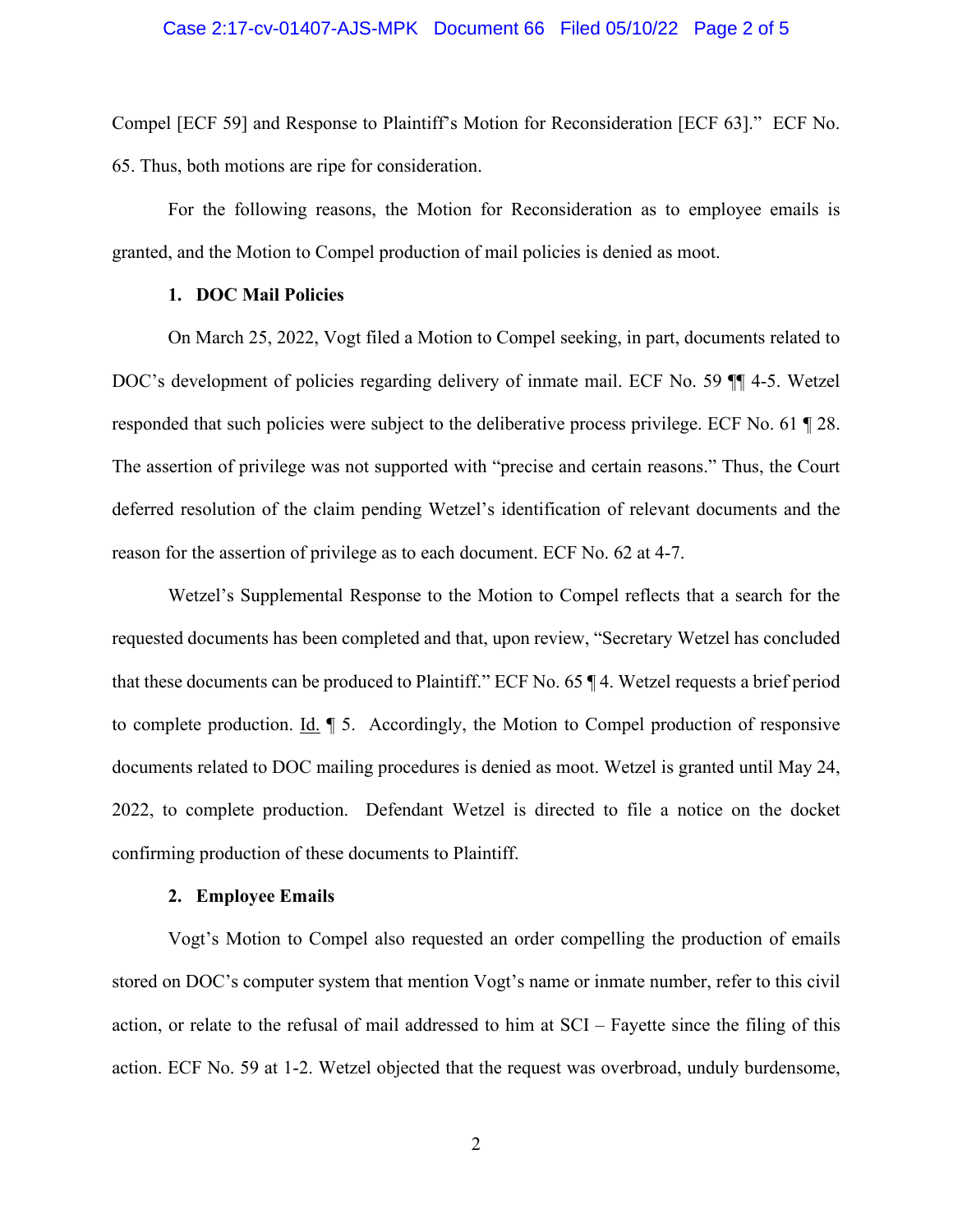### Case 2:17-cv-01407-AJS-MPK Document 66 Filed 05/10/22 Page 3 of 5

not relevant to Plaintiff's claims, and not proportional to the needs of the case. ECF No. 61 ¶ 16. Without waiving these objections, Wetzel further represented that, "[t] here do not appear to be any emails in the accounts [of mailroom employees] during the October 2016 through June 2017 time period naming or involving Plaintiff." Id. ¶ 19. Wetzel also responded that two of the mailroom employees were no longer employed by the DOC and "their email accounts are no longer active and available for review." Id. ¶ 20. The Court agreed that the request was overbroad as it was not limited to the issue of mail delivery and, in any event, the Court could not order the production of documents that do not exist. ECF No. 62.

In the pending Motion for Reconsideration, Vogt clarifies that despite the apparent breadth of the request for emails to or from Department of Corrections staff that refer to him by name or inmate number, his request is limited to emails about mail addressed to him or referring to this civil action. ECF No. 63 at 2. Vogt explains that in his experience, employees other than mailroom staff are routinely assigned to the mailroom and thus the initial search for responsive emails may have been too narrow. Finally, he questions the accuracy of Wetzel's response that former employee emails are inaccessible. Id. at 3.

Wetzel has responded to the Motion for Reconsideration stating, "that he has no personal knowledge of any emails that would be responsive," and that DOC's Information Technology Procedures Manual confirms that email accounts of former DOC employees are not kept or retained. ECF No. 65 at 2. Further, an investigation by counsel yielded no emails that would be responsive "from the email accounts that were available to be reviewed." Id.  $\parallel$  9. Of particular significance, Wetzel fails to address whether DOC computer files and email accounts are archived, and whether such archives were searched.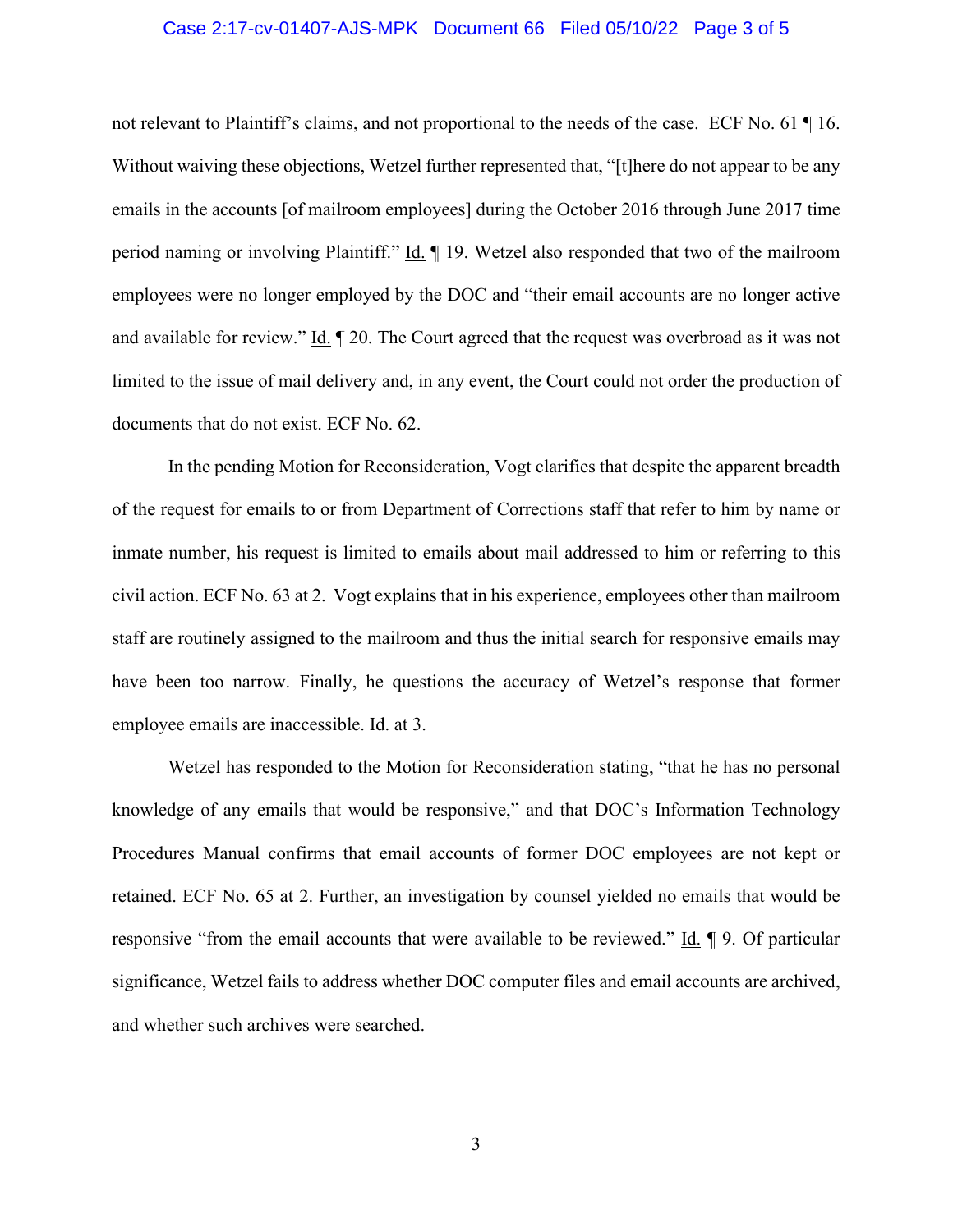### Case 2:17-cv-01407-AJS-MPK Document 66 Filed 05/10/22 Page 4 of 5

A motion for reconsideration may be granted only if one of three situations is shown: "(1) an intervening change in controlling law, (2) the availability of new evidence not previously available, or (3) the need to correct a clear error of law or to prevent manifest injustice." Reich v. Compton, 834 F. Supp. 753, 755 (E.D. Pa. 1993), *citing* Dodge v. Susquehanna Univ., 796 F. Supp. 829, 830 (M.D. Pa. 1992).

Because of the interest in finality, at least at the district court level, motions for reconsideration should be granted sparingly; the parties are not free to relitigate issues the court has already decided. . . . Stated another way, a motion for reconsideration is not properly grounded in a request for a district court to rethink a decision it has already made, rightly or wrongly. . . .

Williams v. Pittsburgh, 32 F. Supp. 2d 236, 238 (W.D. Pa. 1998) (internal citations omitted).

In this case, the Court finds that reconsideration is appropriate in the interest of justice. Based on counsel's representations of the search conducted, the potential remains that a diligent search of system back-up files and email archives, if any, could result in the location of relevant emails.

For the reasons set forth herein, IT IS HEREBY ORDERED that the Motion for Reconsideration, ECF No. 63, is granted, and the Motion to Compel, ECF No. 59, is granted in part, as follows:

(1) Wetzel, through the DOC and counsel, is directed to search electronically stored information, including any electronic archives or backup files, for emails referring to Vogt by name or inmate number related to the delivery or refusal of mail for the period October 2016 to date. Any documents or information that are otherwise discoverable but subject to withholding as privileged or protected must be identified and resolved in accordance with Rule 26(b)(5) of the Federal Rules of Civil Procedure.